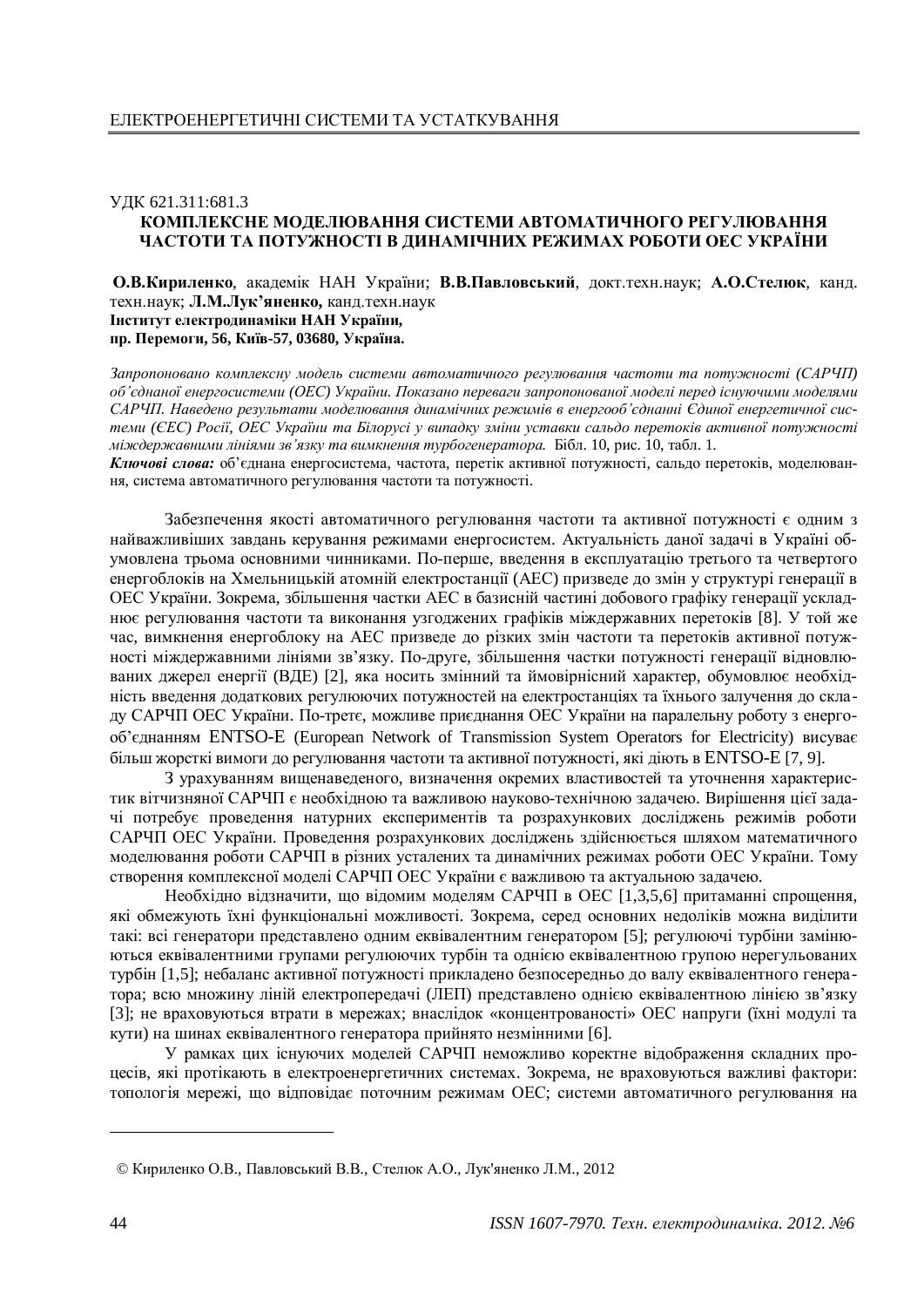системному та об'єктних рівнях керування; статичні та динамічні характеристики навантаження. Це і обумовлює необхідність створення комплексної моделі САРЧП.

З метою комплексного моделювання роботи САРЧП ОЕС України в динамічних режимах у сучасному європейському програмному забезпеченні [10] розроблено модель, в якій враховано верхній (системний) та нижній (агрегатний) рівні керування.

Дослідження режимів роботи САРЧП виконано для енергооб'єднання, до складу якого входять ЄЕС Росії, ОЕС України та ОЕС Білорусі. Модель ОЕС України представлена мережами  $110-750$  кВ і налічує 197 генераторів з їхніми системами автоматичного регулювання (автоматичними регуляторами швидкості та автоматичними регуляторами збудження пропорційної і сильної дії), 700 авто- та трансформаторів та 690 ЛЕП. ЄЕС Росії враховано спрощеною моделлю, до складу якої входять ОЕС Центру та ОЕС Півдня; ОЕС Білорусі представлена магістральними мережами 330 кВ. У розрахунковій моделі енергооб'єднання також враховано динамічну характеристику навантаження (ДХН), яка представлена наступним чином [4]:

$$
P_{\mathbf{H}} = P_0 \Bigg( 1 + \frac{T_{pf} p + k_{\mathbf{H}}}{T_1 p + 1} \varDelta f \Bigg).
$$

де  $P_{\rm x}$  – поточна потужність навантаження з урахуванням зміни частоти;  $P_{\rm u}$  – вихідна активна потужність навантаження;  $T_{\nu f}$  – стала часу за активною потужністю (канал частоти);  $k_{\mathbf{H}}$  – коефіцієнт регулюючого ефекту навантаження;  $T_1$  – стала часу навантаження;  $\Delta f$  – відхилення частоти.

Структурну схему моделі енергооб'єднання ЄЕС Росії, ОЕС України та ОЕС Білорусі показано на рис. 1, де прийнято наступні позначення: ВП – вимірювач потужності;  $f_{\phi}$  – фактична частота в енергооб'єднанні;  $P_{\text{nepi}}$  – перетік активної потужності по *і*-й контрольованій міжсистемній лінії  $\sigma$  скертосо однашн, такие первых антивного потумности не та контрольствании интентивной заку;  $P_{\text{I\!E\!I\!I\!I\!I}}^{\text{Vkp}}$ ,  $P_{\text{I\!E\!I\!I\!I\!I}}^{\text{Pocl}}$  – величини позапланових складових активної потужності, які САРЧП ОЕС України та центральною координуючою системою автоматичного регулювання частоти та потужності (ЩКС АРЧП) ЄЕС Росії. На вхіл ЦКС АРЧП ЄЕС Росії, яка працює в режимі автоматичного регулювання частоти (критерій регулювання частоти –  $\Delta f=0$ ), подається значення фактичної частоти f<sub>ф</sub>. Позапланова складова активної потужності Р<sup>р</sup>ье, яка виробляється системним регулятором ЦКС АРЧП, передається на регулюючу Волзьку ГЕС. В ОЕС Білорусі регулювання частоти та активної потужності виконується диспетчером у «ручному» режимі.



**Puc. 1** 

*ISSN 1607-7970. Техн. електродинаміка. 2012. №6* 45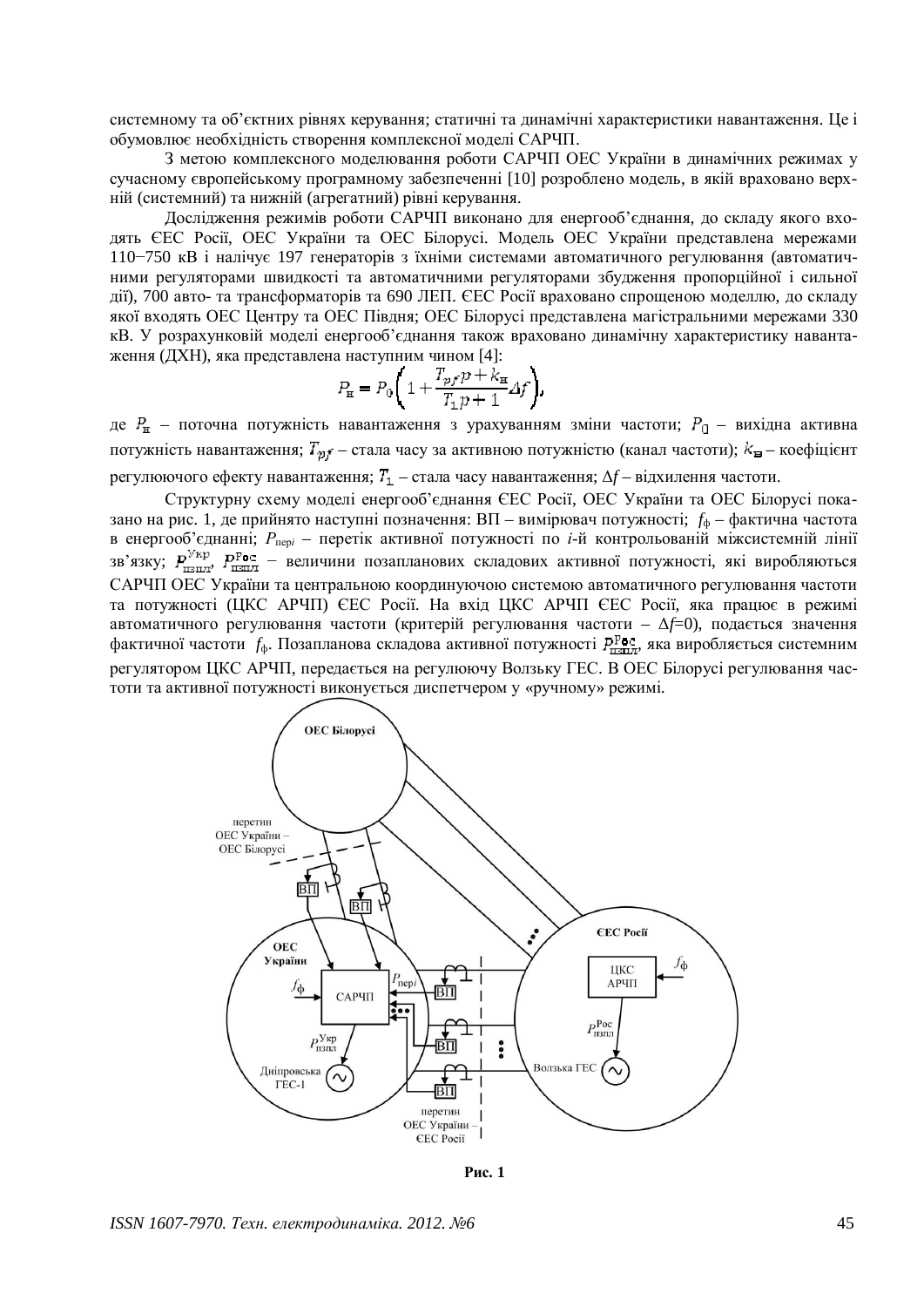В ОЕС України САРЧП (системний рівень) працює в режимі автоматичного регулювання перетоку з коригуванням за частотою. На вхід САРЧП ОЕС України подаються перетоки активної потужності міждержавними лініями зв'язку ОЕС України з ЄЕС Росії та ОЕС Білорусі Р<sub>пері</sub>, а також фактичне значення частоти  $f_{\phi}$  (рис. 2).



На основі фактичних перетоків активної потужності визначається їхнє сальдо  $P_{cA}$  та його відхилення  $\Delta P_{cA}$  відносно заданого значення  $P_{c,A,B,A}$  а також вілхилення частоти  $\Delta f$  вілносно  $f_{2\pi}$  [8]. Регулювання частоти та активної потужності злійснюється за наступним критерієм:

$$
ACE = (P_{c\mu} - P_{c\mu,3\mu}) + K_{\rm q}(f_{\frac{1}{2}} - f_{3\mu})
$$
  
afo

$$
ACE = AP_{\rm cr} + K_{\rm cr} \Delta f,
$$

де *ACE* – помилка регулювання області (Area Control Error) [9]; *K*<sub>ч</sub> – коефіцієнт коригування перетоку за частотою.

На вхід пропорційно-інтегрального (ПІ) регулятора подається величина АСЕ. Позапланова складова активної потужності  $P_{\text{max}}^{\text{Vkp}}$ , яка виробляється системним ПІ-регулятором і передається на регулюючу Дніпровську ГЕС-1 (рис. 1), визначається наступним чином:

$$
P_{\text{ISIM}}^{\text{V}_{\text{KPI}}} = K_{P}ACE + K_{I} \int_{t_{1}}^{t_{2}} ACEdt,
$$

де К<sub>Р</sub>, К<sub>1</sub> – коефіцієнти підсилення пропорційної та інтегральної ланок регулятора; t<sub>1</sub>, t<sub>2</sub> – межі інтегрування (інтервал контролю значень  $f_{\phi}$  та  $P_{\text{nepi}}$ ). Застосування пропорційної ланки регулятора дозволяє забезпечити задану швидкість регулювання, а інтегральної – задану точність регулювання. Внаслідок наявності інтегральної ланки вторинне регулювання є астатичним, тобто ACE=0.

Для демонстрації можливостей розробленої моделі САРЧП виконано моделювання її роботи для випадків зміни уставки сальдо перетоків активної потужності в САРЧП ОЕС України до 800 МВт (дослід *А*) та відключення турбогенератора номінальною потужністю 300 МВт на Криворізькій тепловій електростанції (ТЕС) (дослід *Б*). Результати моделювання усталених режимів (УР): начального та по завершенню вторинного регулювання частоти (з урахуванням ДХН) наведено в таблиці. Від'ємні значення перетоку активної потужності відповідають прийому потужності з боку ЄЕС Росії. Зазначимо, що комплексне моделювання режимів дозволяє визначити режимні параметри в кожній ЛЕП окремого міждержавного перетину.

У досліді А спостерігається збільшення сальдо перетоків активної потужності на перетині ОЕС України – ЄЕС Росії, в той час як на зв'язках з ОЕС Білорусі зміна сальдо перетоків активної потужності є незначною. Як видно з таблиці, потужність генерації Дніпровської ГЕС-1 збільшується на 58,7 МВт, а Волзької ГЕС – зменшується на 49,3 МВт. Отже, потужність регулюючих станцій в ОЕС України та ЄЕС Росії змінюється таким чином, щоб забезпечувалося підтримання заданого значення сальдо перетоків міждержавними перетинами ОЕС України.

У лослілі Б весь небаланс активної потужності покривається регулюючою Лніпровською ГЕС-1 (таблиця). При цьому спостерігається незначне зменшення потужності генерації Волзької ГЕС (-3.8 МВт), а також сальдо перетоків активної потужності по перетинах ОЕС України – ЄЕС Росії та ОЕС України – ОЕС Білорусі (-2,4 МВт). Таким чином, САРЧП ОЕС України та ЄЕС Росії забезпечують точне регулювання частоти та потужності при зміні уставки сальдо перетоків міждержавними лініями зв'язку в САРЧП ОЕС України та вимкненні турбоагрегату.

Як вилно з таблиці, в обох лослілах спостерігається незначна зміна перетоку активної потужності по окремих міжсистемних ЛЕП. Необхідно відзначити, що дані результати моделювання навелено для нормальної схеми мережі енергооб'єднання.

У той же час особливо важливим є визначення завантаженості окремих міжсистемних ЛЕП у ремонтних або ремонтно-аварійних схемах при збільшеному рівні сальдо перетоків, що дозволить попередити перевантаження ЛЕП та можливе їхнє вимкнення.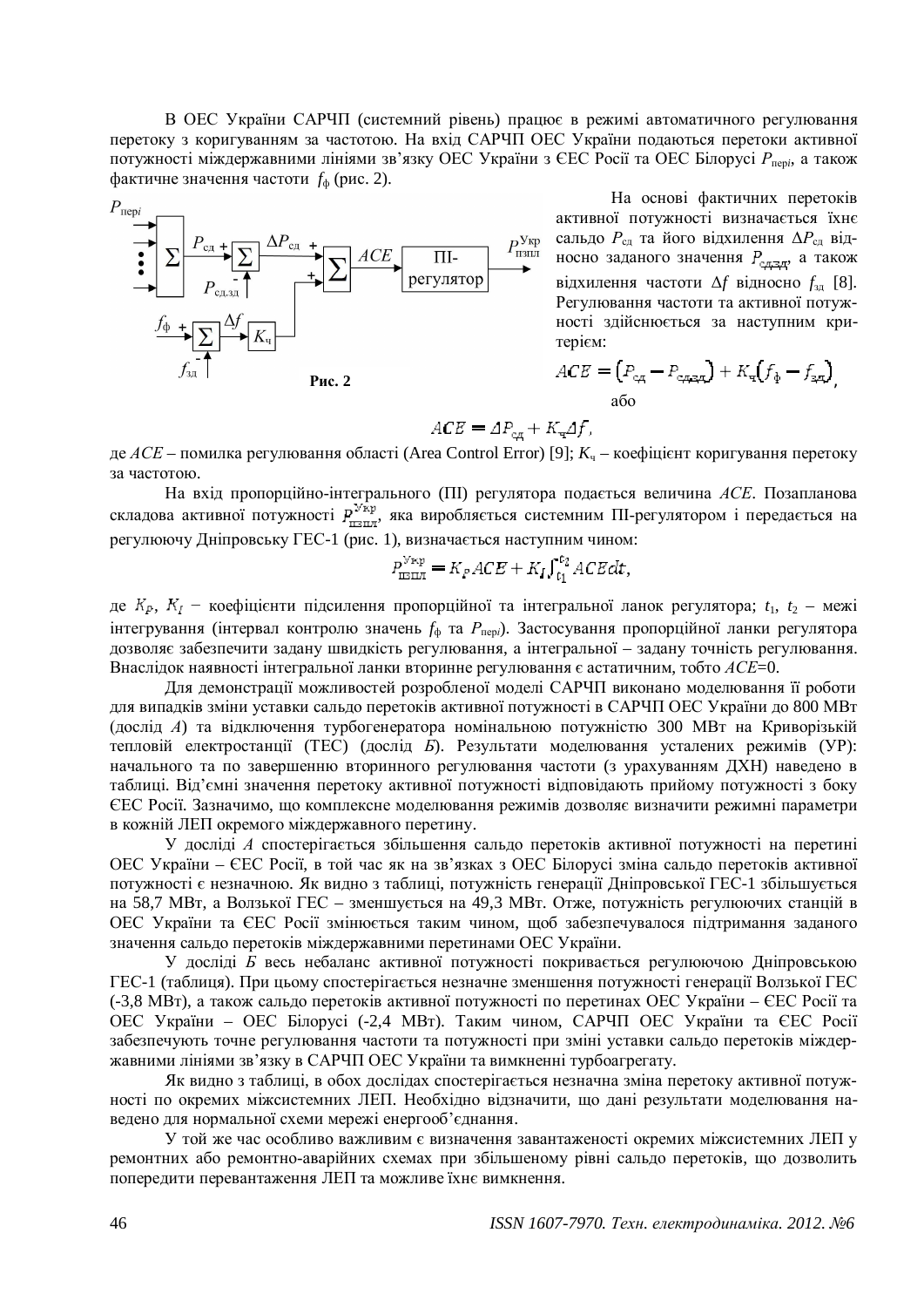| Елемент                                                    | Параметри<br>начального<br>УР, MBт | Параметри УР після<br>завершення вторинного<br>регулювання частоти, МВт |          | Зміна активної<br>потужності, МВт |                  |
|------------------------------------------------------------|------------------------------------|-------------------------------------------------------------------------|----------|-----------------------------------|------------------|
|                                                            |                                    | Дослід А                                                                | Дослід Б | Дослід А                          | Дослід Б         |
| Сальдо перетоків по перетинах ОЕС                          |                                    |                                                                         |          |                                   |                  |
| України – ЄЕС Росії та ОЕС України                         | 740,4                              | 800                                                                     | 738      | 59,6                              | $-2,4$           |
| – ОЕС Білорусі                                             |                                    |                                                                         |          |                                   |                  |
| Сальдо перетоків по перетину ОЕС<br>України – ЄЕС Росії    | 180,9                              | 235,9                                                                   | 180,8    | 55                                | $-0,1$           |
| Сальдо перетоків по перетину ОЕС<br>України - ОЕС Білорусі | 559,5                              | 564,1                                                                   | 557,2    | 4,6                               | $-2,3$           |
|                                                            | Регулююча станція в ОЕС України    |                                                                         |          |                                   |                  |
| Дніпровська ГЕС-1                                          | 87                                 | 145,7                                                                   | 259,6    | 58,7                              | 172,6            |
|                                                            |                                    | Регулююча станція в ЄЕС Росії                                           |          |                                   |                  |
| Волзька ГЕС                                                | 218                                | 168,7                                                                   | 214,2    | $-49,3$                           | $-3,8$           |
| Перетин ОЕС України – ЄЕС Росії                            |                                    |                                                                         |          |                                   |                  |
| Перетин ОЕС України – ОЕС Центру                           |                                    |                                                                         |          |                                   |                  |
| ПЛ 750 кВ Північноукраїнська -<br>Курська АЕС              | $-191,6$                           | $-186,5$                                                                | $-193,8$ | 5,1                               | $-2,2$           |
| ПЛ 500 кВ Донбаська -<br>Нововоронезька АЕС                | 319,3                              | 328,9                                                                   | 321,1    | 9,6                               | 1,8              |
| ПЛ 330 кВ Суми Північна - Курська<br><b>AEC</b>            | $-135,9$                           | $-134,3$                                                                | $-136,5$ | 1,6                               | $-0,6$           |
| ПЛ 330 кВ Шостка - Курська АЕС                             | $-81,9$                            | $-80,4$                                                                 | $-82,7$  | 1,5                               | $-0,8$           |
| ПЛ 330 кВ Лосево - Шебекіно                                | 35,3                               | 36,6                                                                    | 35,3     | 1,3                               | $\mathbf{0}$     |
| ПЛ 330 кВ відп Лосево - Бєлгород                           | 57,6                               | 59,7                                                                    | 57,8     | 2,1                               | 0,2              |
| ПЛ 330 кВ Зміївська ТЕС - Валуйки                          | 80,5                               | 83,1                                                                    | 80,6     | 2,6                               | 0,1              |
| ПЛ 110 кВ Суми - Суджа                                     | 12,1                               | 12,2                                                                    | 12,0     | 0,1                               | $-0,1$           |
| Сальдо перетоків по перетину<br>ОЕС України - ОЕС Центру   | 95,4                               | 119,3                                                                   | 93,8     | 23,9                              | $-1,6$           |
| Перетин ОЕС України - ОЕС Півдня                           |                                    |                                                                         |          |                                   |                  |
| ПЛ 500 кВ Перемога - Шахти                                 | $-146,2$                           | $-128,0$                                                                | $-145,4$ | 18,2                              | 0,8              |
| ПЛ 220 кВ Великоцька - Сисоєво                             | $-0,3$                             | $-0,3$                                                                  | $-0,3$   | $\mathbf{0}$                      | $\overline{0}$   |
| ПЛ 330 кВ Південна - Новочеркаська<br>ДРЕС                 | 71,2                               | 79,3                                                                    | 71,7     | 8,1                               | 0,5              |
| ПЛ 220 кВ Луганська ТЕС - Сисоєво                          | 65,6                               | 66,9                                                                    | 65,6     | 1,3                               | $\boldsymbol{0}$ |
| ПЛ 220 кВ Амвросіївка - Т-15                               | 95,2                               | 98,7                                                                    | 95,4     | 3,5                               | 0,2              |
| Сальдо перетоків по перетину<br>ОЕС України - ОЕС Півдня   | 85,5                               | 116,6                                                                   | 87       | 31,1                              | 1,5              |
| Перетин ОЕС України - ОЕС Білорусі                         |                                    |                                                                         |          |                                   |                  |
| ПЛ 330 кВ Чорнобильська АЕС -                              |                                    |                                                                         |          |                                   |                  |
| Мозир                                                      | 262,2                              | 264,1                                                                   | 261,1    | 1,9                               | $-1,1$           |
| ПЛ 330 кВ Чернігів - Гомель                                | 297,3                              | 300,0                                                                   | 296,1    | 2,7                               | $-1,2$           |
| Сальдо перетоків по перетину<br>ОЕС України - ОЕС Білорусі | 559,5                              | 564,1                                                                   | 557,2    | 4,6                               | $-2,3$           |

З метою досліджень впливу характеристик навантаження на процеси регулювання частоти проведено моделювання перехідних режимів роботи САРЧП без (позначено суцільною лінією) та з урахуванням (позначено пунктирною лінією) ДХН для двох вищевказаних дослідів. Результати досліджень показано на рис. 3–6 та рис. 7–10 відповідно. З наведених залежностей видно, що урахування ДХН призводить до покращення якості перехідних процесів, зокрема, до зменшення динамічної помилки регулювання частоти (рис. 6 та 10), коливальності, перерегулювання та часу перехідного процесу.

При збільшенні уставки сальдо перетоків (рис. 3) САРЧП ОЕС України діє на завантаження Дніпровської ГЕС-1 (рис. 4), а ЦКС АРЧП ЄЕС Росії – на розвантаження Волзької ГЕС (рис. 5), при цьому в масштабах всього енергооб'єднання баланс активних потужностей залишається незмінним. Відключення турбоагрегату на Криворізькій ТЕС призводить до різкої зміни балансу активних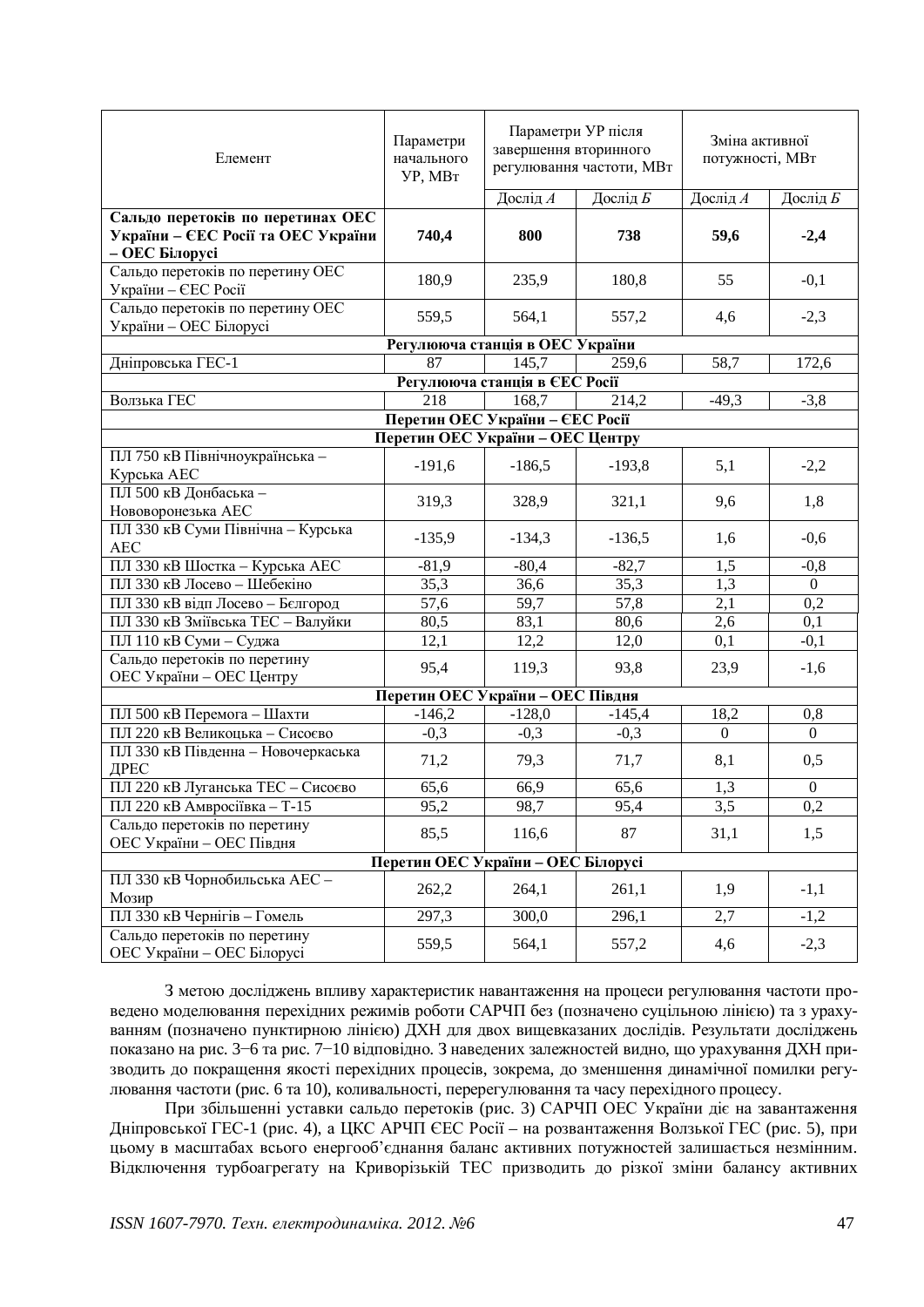

потужностей i, як наслідок, до зміни сальдо перетоків міждержавними лініями зв'язку (рис. 7) та частоти, що і спостерігається на рис. 10.

У первинному регулюванні частоти тривалістю 30 с беруть участь регулюючі станції ОЕС України та ЄЕС Росії (рис. 8 та 9), а також всі електростанції, на яких передбачено резерви потужностей первинного регулювання. Це відповідає принципу первинного регулювання частоти, згідно з яким всі ОЕС енергооб'єднання повинні «допомогти» тій ОЕС, де виникло збурення. В процесі вторинного регулювання частоти на зміну частоти в енергооб'єднанні реагує ЦКС АРЧП ЄЕС Росії, а на зміну сальдо перетоків по перетинах ОЕС України-ЄЕС Росії та ОЕС України-ОЕС Білорусі -САРЧП ОЕС України, яка формує керуючу дію на регулюючу Дніпровську ГЕС-1 (рис. 8) з метою поновлення вихідного сальдо перетоків (рис. 7). По мірі завантаження Дніпровської ГЕС-1, Волзька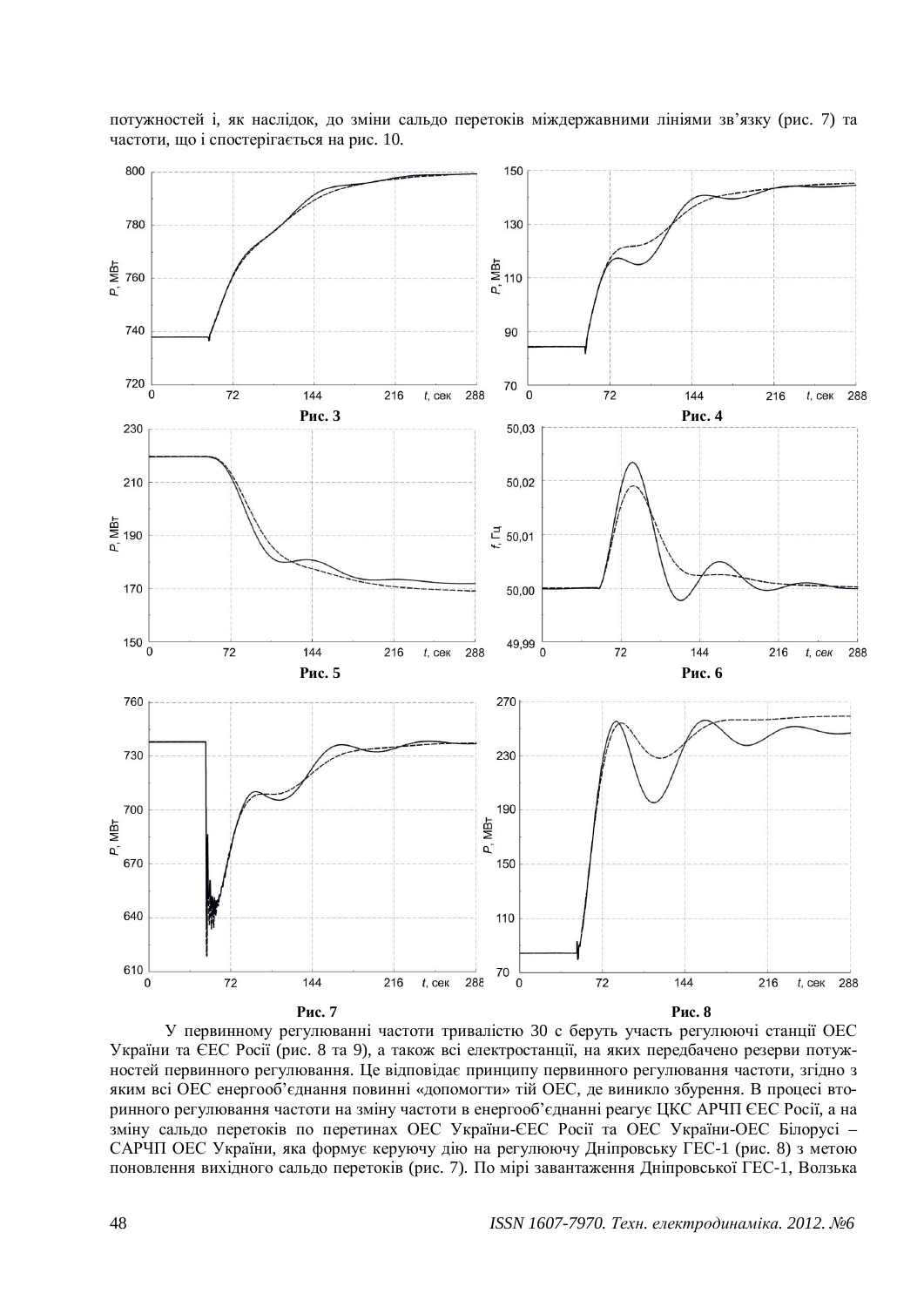ГЕС в ЄЕС Росії повертається до первісного навантаження (рис. 9). Таким чином, внутрішній небаланс в ОЕС України покривається «своєю» регулюючою станцією, що повністю узгоджується з принципом вторинного регулювання частоти, у відповідності з яким небаланс активної потужності повинна покрити тільки та ОЕС, в якій він виник.



Висновки. Запропоновано комплексну модель САРЧП для дослідження процесів автоматичного регулювання частоти та активної потужності в ОЕС України, яка, на відміну від існуючих, враховує режими роботи магістральних мереж та міждержавних перетинів ОЕС України, що дозволяє підвищувати надійність паралельної роботи ОЕС України з енергосистемами сусідніх країн.

**1**. Алексеев С.В., Копылов И.Б., Машанский А.М. Описание энергообъединения как объекта управления режимом по частоте и активной мощности // Электричество. – 1980. – № 12. – С. 23–30.

2. *Енергетична стратегія України на період до 2030 року*. Прогнозування балансів паливно-енергетичних ресурсів. – 2006. – 129 с. Режим доступу: <http://zakon.rada.gov.ua/signal/kr06145.doc.>

**3**. Кириленко А.В., Яндульский А.С., Небрат Е.В. Моделирование системы автоматического регулирования частоты и активной мощности в энергосистеме Украины // Техн. електродинаміка. – 2000. – № 1. – С. 99–102.

4. Кириленко О.В., Павловський В.В., Стелюк А.О., Баталов А.Г. Моделювання об'єднання синхронних зон в процесі відновлення ОЕС України після особливої системної аварії // Технічна електродинаміка. – 2010. –  $N<sub>2</sub>$  6. – C. 36–40.

5. Математическое моделирование энергообъединения как объекта управления для систем автоматического регулирования частоты и перетоков активной мощности (АРЧМ). – 4 с. Режим доступа: <http://www.enersys.ru/services/for-disp-centr/mathmod-archm.>

**6**. *Стернинсон Л.Д*. Переходные процессы при регулировании частоты и мощности в энергосистемах. – М.: Энергия, 1975. – 216 с.

**7.** *СОУ-Н ЕЕ ЯЕК 04.156:2009 "Основні вимоги шодо регулювання частоти та потужності в ОЕС України. Настанова"*, 2009. – 56 с. – Режим доступу: <http://www.ukrenergo.energy.gov.ua/ukrenergo/control/uk/> archive/docview?typeId=70172.

8. Яндульський О.С., Стелюк А.О., Лукаш М.П. Автоматичне регулювання частоти та перетоків активної потужності в енергосистемах. – К.: НТУУ «КПІ», 2010. – 88 с.

**9**. *P1–Policy 1: Load-Frequency Control and Performance.* – 33 с. Режим доступу: [https://www.entsoe.eu/fileadmin/user\\_upload/\\_library/publications/entsoe/Operation\\_Handbook/Policy\\_1\\_final.pdf.](https://www.entsoe.eu/fileadmin/user_upload/_library/publications/entsoe/Operation_Handbook/Policy_1_final.pdf.)

**10**. *Power systems analysis software DIgSILENT PowerFactory*. Pexum *noctyny*: [http://www.digsilent.de/Software/DIgSILENT\\_PowerFactory/PFv14\\_Software.pdf.](http://www.digsilent.de/Software/DIgSILENT_PowerFactory/PFv14_Software.pdf.)